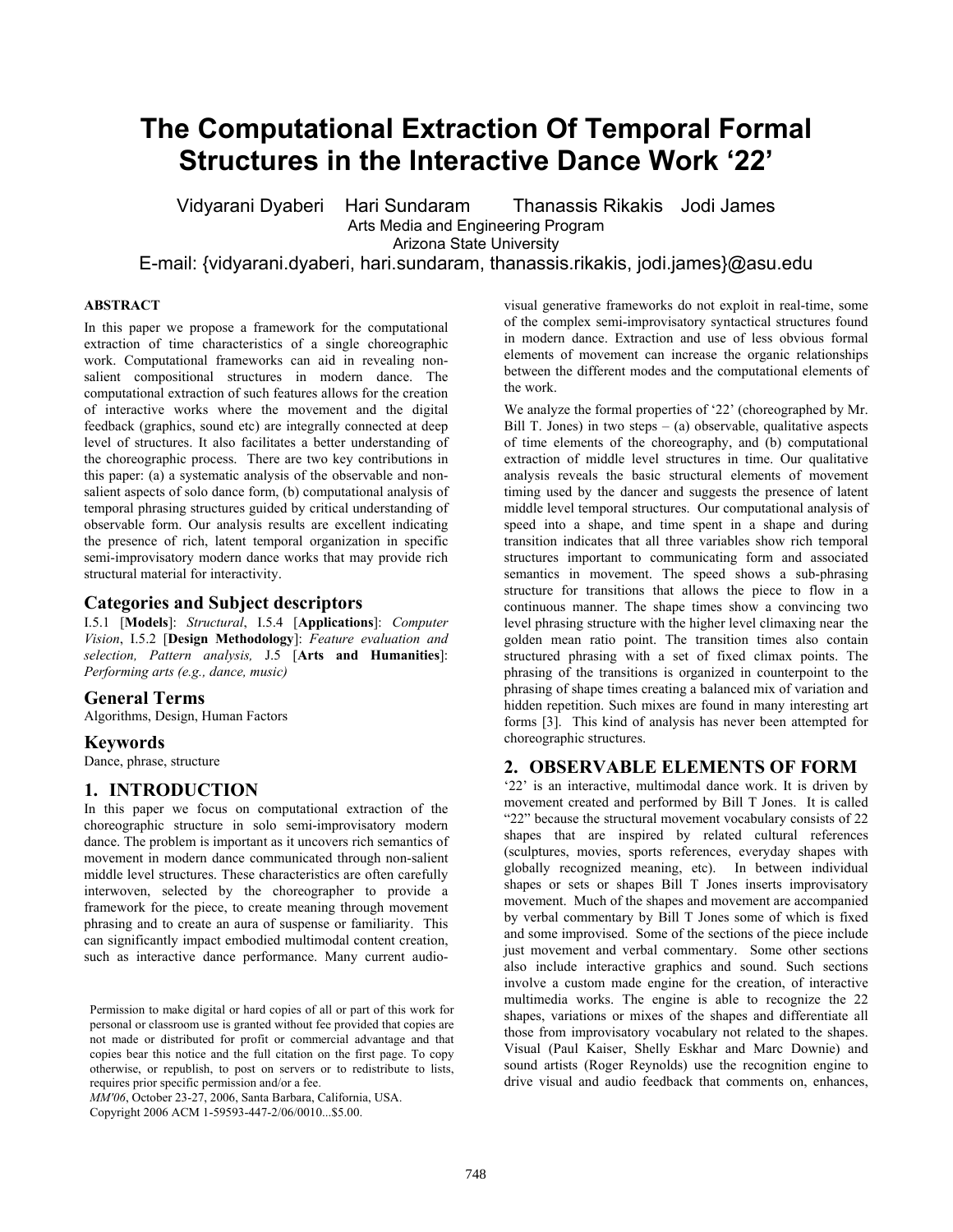reinterprets or creates a dialogue with the movement and the story as expressed by BTJ.

Since "22" is semi-improvisatory and does not follow a set music score or strict choreographic score it *does not* exhibit extensive predetermined regularities in timing or spatial organization. The majority of the opening section of '22', that will be the focus of this paper, is not accompanied by music or sound. The form of that section is primarily determined by the movement choices of the solo performer. In the following paragraphs we will deconstruct the observable temporal form of the opening section of '22.' We will see how patterns of body movement over space and time help define and communicate the form of that section.

#### **2.1 Observable temporal characteristics**

We now analyze the observable temporal aspects of form of the opening section of '22'. During the analysis we also introduce familiar dance terminology for consistent interpretation.

At the beginning of the choreography Bill T Jones is lying supine in the middle of the stage with his hands forming a circle above him. He remains frozen in that position for a certain amount of time (ranging generally from 2 to 5 seconds depending on the performance). For the purpose of this paper we will define such a static orientation or form of the body as a *Shape*. After holding the opening shape of the work, Mr. Jones slowly rises to standing and moves a small distance and then freezes into a different shape. Movement from one shape to another can be referred to for the purposes of this paper as a *transition*. Mr. Jones follows the second shape with another transition into a third shape. At this point, the viewer starts forming the expectation that shapes and transitions will be basic structural elements of the choreography. BTJ continues to perform different shapes each followed by a transition. This may invite the viewer to group shapes and transitions into pairs and thus form a higher level structural unit, a *sub phrase* (ref Figure 1).

A *Phrase* in dance can be a short sequence of dance steps or body movements linked together by transitions. Discernable events related to body movement can form the punctuation points for the beginning and end of a phrase. Phrases can vary in length depending on the intention of the choreographer and the meaning and significance of that particular phrase. Longer phrases may be comprised of *sub phrases*, shorter sequences of movements. This paper considers, phrases as a middle level feature of dance form.

Since the most discernable rest points in Bill T Jones' movement is the point where he assumes a new discernable shape, the viewer may attempt to consider the beginning of each new shape as the start of a sub phrase. We will see later that this at-first obvious choice of sub-phrasing is challenged by possible different types of sub-phrasing implied by the mover. This purposeful ambiguity at the level of sub phrasing leaves the viewer with shapes and transitions as the only solid observable structural units of body movement for marking time.

It is reasonable to expect that by the beginning of the fourth shape the viewer is beginning to create a custom semiology for following the form of this piece. We can thus also start defining the form semiology we will use in this paper. We will denote each shape by the letter p. We will denote the number of the shape by a subscript under the letter p. We will denote transition by the letters tr and call the transition between  $p_1$  and  $p_2$ ,  $tr_1$ , the transition between  $p_2$  and  $p_3$  tr<sub>2</sub> and so forth. We will denote sub-phrase by the letters s-ph. We will call the grouping of  $p_1$ +tr<sub>1</sub> s-ph<sub>1</sub>, the grouping of  $p_2$  and tr<sub>2</sub> s-ph<sub>2</sub> and so forth. This terminology has been used consistently in all the figures.

Bill T Jones continues the piece by going through a total of 22 shapes and transitions. After having completed the  $22<sup>nd</sup>$  shape he performs a fairly long improvisatory section using movement vocabulary that is distinct from the 22 shapes. He thus creates a major delineation point. His improvisation concludes when he returns to the point where he started the first shape, lying down again and beginning again with the performance of the 22 shapes. By the time he repeats the first few shapes in the same order as before the viewer begins to create the expectation that he will repeat all 22 shapes in the same order. The viewer can thus group all 22 shapes and transitions into one higher level section that we will call exposition section 1  $(e_1)$ . BTJ performs the set of 22 shapes, in the same order as in  $e_1$  four times in sequence. However each time there are differences creating



Figure 1: sub-phrase1(s-ph1) formed by grouping shape  $1(p1)$  and transition  $1(tr1)$ . Similarly the sub-phrase 2 and sub-phrase 3.

thus four similar by yet different exposition sections that we will call  $e_1$ ,  $e_2$ ,  $e_3$ ,  $e_4$ . These are the key differentiating characteristics of the four exposition sections:

- *First exposition section(e<sub>1</sub>)*: He performs all the 22 shapes. He is silent and there is no music.
- *Second exposition section(e2):* He vocalizes each shape number as he performs the shape;
- *Third exposition section(e<sub>3</sub>)*: He vocalizes each shape number, and gives each shape a related text phrase or label.
- *Fourth exposition section(e<sub>4</sub>)*: His performance of this exposition section is accompanied by sounds and images that comments on, enhances, reinterpret or creates a dialogue with the movement.

In the section that follows the four expositions (development section), Bill T Jones tells two intricately intertwined stories while also improvising and performing any of the 22 shapes. In this paper we are concentrating solely on the four expositions.



**Figure 2:** The different exposition sections  $e_1$ ,  $e_2$ ,  $e_3$  and  $e_4$ , followed by the development.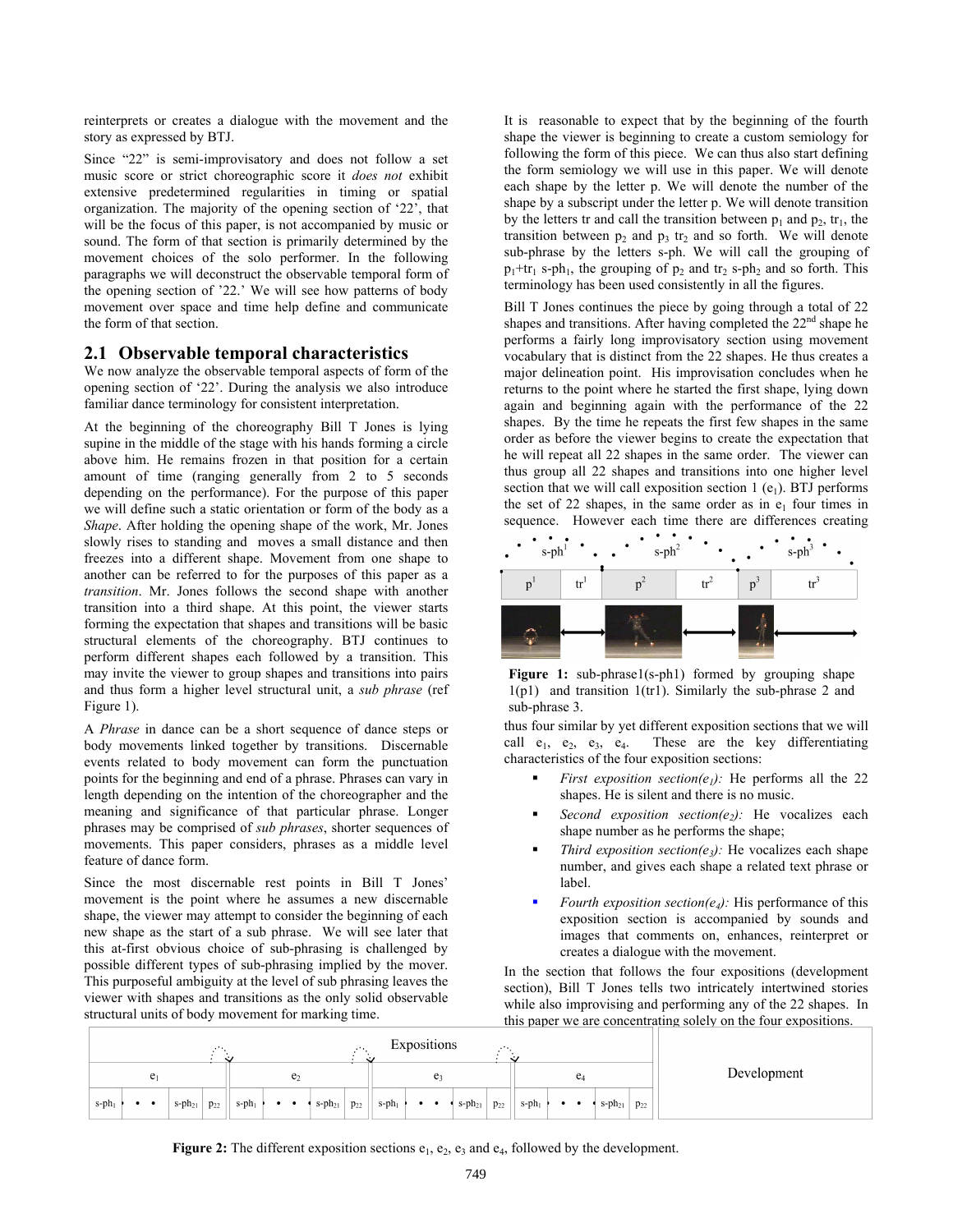#### **3. Non Observable temporal features of '22'**

We will now discuss key issues raised by the observable analysis of the four exposition sections.

 **Where are the middle level temporal Structures?**: At the conclusion of the last exposition section the viewer has observed lower level features of choreographic structure (shapes and transitions) and high-level features (exposition sections). *However, the viewer has not been able to observe any middle level formal temporal features*. Considering that each shape or transition is only few seconds long and each exposition section varies from 3 to 4 minutes length can it be that no formal elements connect the micro time structures of the piece (3 to 4 seconds) with the macro time structures of the piece (3 to 4 minutes long)?

Considering that in art communication of meaning relies heavily on form and that the exposition sections felt well organized, were highly communicative and emotionally powerful, we must conclude that there must be latent middle level formal features that exist in the four exposition sections.

In Figure 1 the lengths of *p*s, *tr*s and consequently *s-ph*s are different to denote that the durations of the different shapes and transitions are neither regular nor symmetrical. The viewer is aware that there is repetition of sequences of shapes and transitions but the viewer is also aware that those repetitions are not regular. This does not mean that there is no middle level structure controlling and driving those repetitions or that the viewer does not subconsciously detect that structure. It simply means the structure is not readily observable as it lies in deeper, non surface, levels of organization. The contributors that worked with Bill T Jones on the creation of 22, were aware of a convincing time structure underlying his timing of shapes and transitions but could not readily observe or predict that structure. We shall now use computational analysis to answer the key questions raised by critical analysis and uncover the hidden middle level time structures.

#### **5. DATA ACQUISITION**

In this section we describe the 3D marker data acquisition framework. In '22', the time when the dancer gets into a shape and when he gets out of the shape form the key points for extracting duration. Temporal data is of two types: (a) *Shape time*: The amount of time spent in each shape (b) *Transition time*: The time taken for transition from one shape to another shape. The ground truth segmentation of a piece into shapes and transition was performed by a professional dancer (one of the authors). There are total of 15 data sets (each corresponds to one exposition). These data sets (known as takes) were obtained during rehearsals done prior to the actual performance of '22' by Bill T Jones. The rehearsal is very noisy (both in temporal and spatial characteristics), making the computational analysis of the dance form highly challenging.

The data was acquired using the 3D Marker-Based Motion Analysis Corporation motion capture system. We used a twelve infra-red camera system with a capture frame rate of 120Hz. Forty-one 3D markers were placed on the dancer at specific locations, and were tracked. The captured marker data was then cleaned using a robust interpolation technique.

#### **4. TEMPORAL ANALYSIS**

In this section we use computational means to analyze the temporal aspects of form. The goal is to determine *middle-level temporal structures* that were not observable.

#### **4.1 Analysis of speed**

The rate of change of speed forms a key organization unit in '22'(ref Section 3). The speeds during the shape and during shape transition were calculated. When the speed is analyzed it is found that the duration of a shape is very small. When the dancer starts moving the speed increases reaches a maximum and then again decreases. The speed indicates a sub-phrasing arch-like structure during transition with the shapes acting as anchors on each end of the arch. The movement characteristics of these two structural units (p and tr) are very different. Thus the mover/choreographer might have decided to create separate phrasing structures for the shapes and separate ones for the transitions. Since the constituting elements of these two phrasings would not be seen sequential but in alternation, such phrasing structures would be hard for the viewer to detect. Hence we analyze shape and transition times separately.

#### **4.2 Micro-time analysis**

In this section we look at the micro-time analysis that is the time spent in each shape (shape time) and the time between shapes



**Figure 3:** The trend lines of the transition time (TrT), shape time (PT) and total time (TrT+PT) for the 2nd exposition. The trend lines across the expositions are similar.